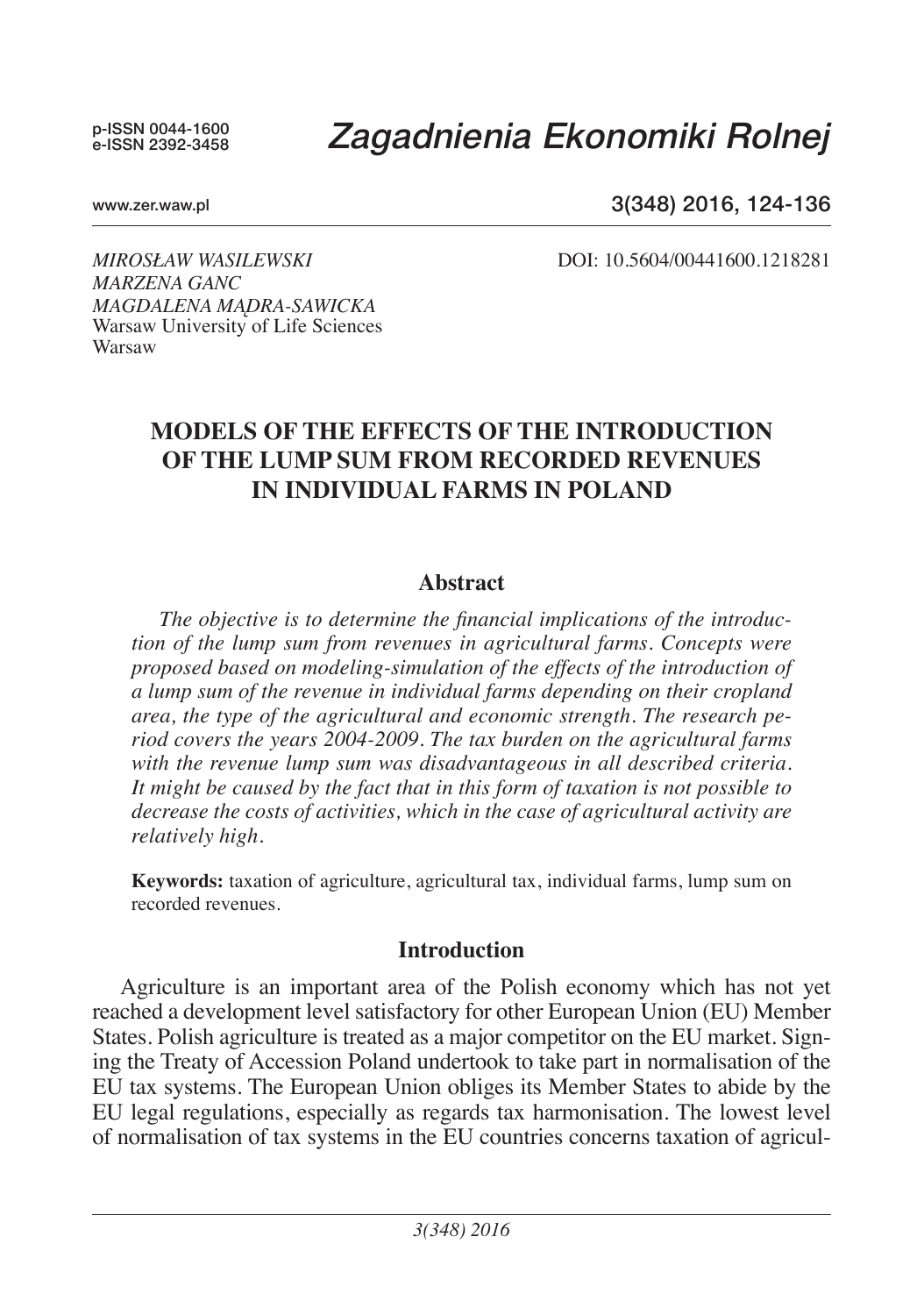ture (Wach, 2005, p. 95). In Poland it is subject to different principles than other sectors of the economy and it is greatly different from the models of taxation of agriculture applicable in other EU countries. The Polish tax system has taken up the issue of unequal treatment of taxpayers for several years (Szczodrowski, 2003, p. 114). Taxation of agriculture fails to consider especially the principles of tax fairness and equity. The key argument supporting the thesis is exclusion of agricultural income from taxation. An exception is taxation of income on agricultural activity run under special sections of agricultural production.

The key tax burden of farms in Poland is the agricultural tax which is the source of income for gminas (municipalities) and constitutes a minor share in the entirety of their own income  $(ca. 4\%)$ . This tax, as a property tax, replaced the inefficient revenue-based land tax. The value in use of land, expressed by conversion factors, is the object of taxation under the agricultural tax. Agricultural tax in its construction is to offset the negative effects of differential rent I (the difference in the amount of price for use of more fertile land as compared to marginal land) on farming results. In the construction of the agricultural tax there is no direct link between the level of tax burden and the value of revenues and incomes earned by farms. The created construction of agricultural tax does not incite farmers to intensify production and does not fulfil a stimulating function. The recent changes in the field of taxation of agriculture concerned mainly clarification of the definition of respective terms and issues. Low amounts of farm burdens on account of agricultural tax and relatively modest receipts on this account suggest low efficiency of this tax construct (Ganc, 2014, p. 776; Mądra, 2011, p. 154). The significance of the research subject discussed is justified by the prominent part that agriculture plays in the Polish economy. The very farmers are aware of the need to change the taxation principles but they notify numerous concerns as regards the suggested solutions. Farmers' objections pertain to the possibility to increase the tax burden and lower profitability of farm operation. It is thus justified to present the economic effects of introducing income tax and making changes in taxation of farms. Replacement of the agricultural tax with income tax can normalise the treatment of all groups of taxpayers and more strongly execute the fiscal and motivation function (Wasilewski and Gruziel, 2010, p. 60). Moreover, it will enable to acquire information by decision-makers concerning consequences of introduction of income tax in a broad sense – at a microeconomic (farms) and macroeconomic (budget of gminas and state) scale. The results of research held can be used to draw up an act (or other legal document) on changes in taxation of agriculture or they can be a valuable source of information about possible benefits resulting from tax receipts for the gmina budgets (Wasilewski, Ganc, Mądra-Sawicka and Gruziel, 2015, p. 112).

Agriculture in tax issues has so far been treated in a special manner. Exclusion of income on agricultural activities from income tax is contrary to the principle of horizontal equity. Agricultural tax, as the key tax burden of farms,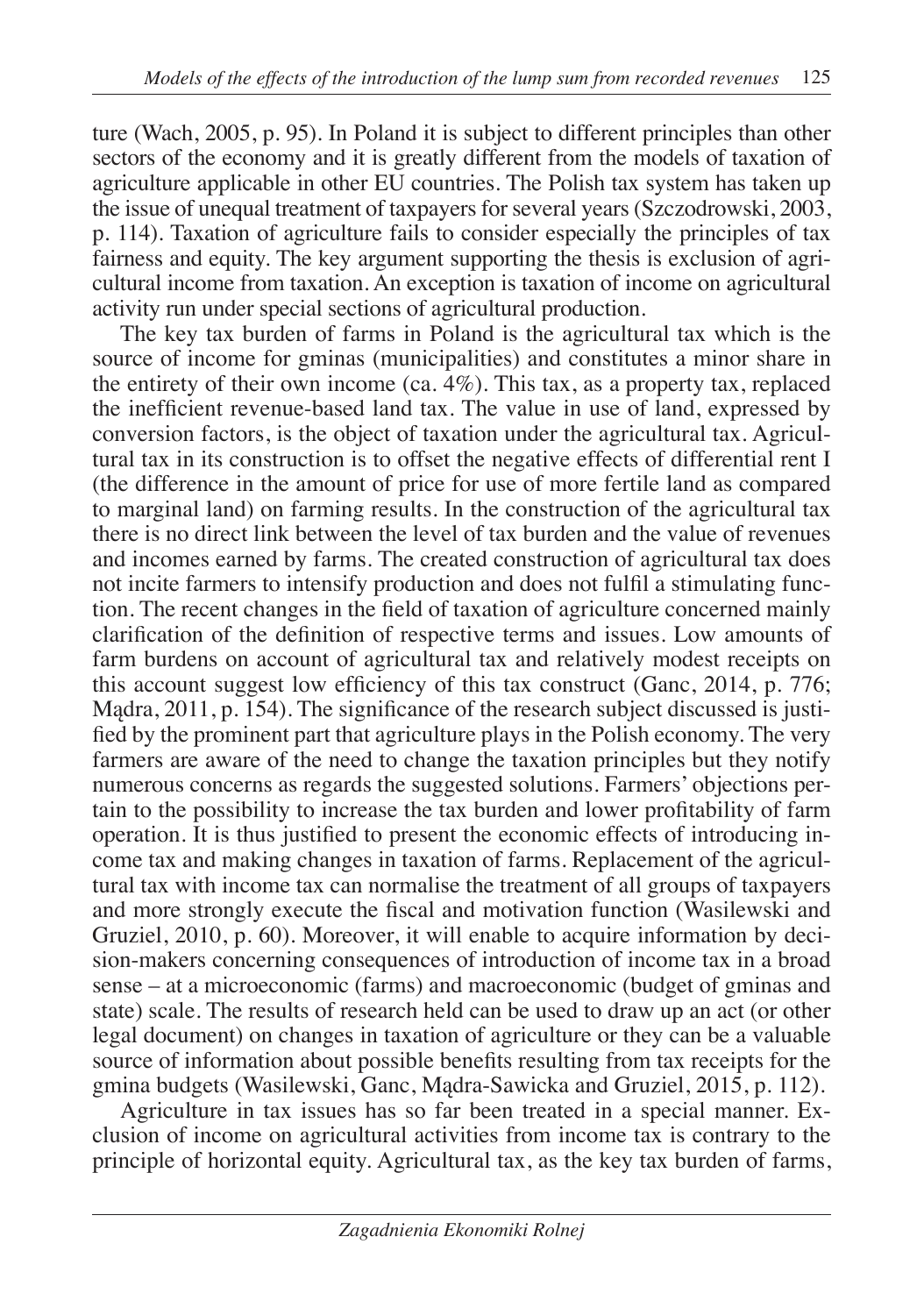constitutes a small financial burden. The amount of this tax is not dependent on the efficiency of conducted production, but on the owned land resources. Agricultural tax, in its present form, does not act as a stimulus for taxpayers to increase production efficiency (Mądra-Sawicka and Ganc, 2015, p. 50).

Based on the statements of decision-makers up to date, it can be argued that the introduction of income tax in agriculture is unavoidable. The Ministry of Finance analyses the possibilities of income tax introduction in agriculture, but there are no solid assumptions to the draft as of today. The research will give reasons for discussion on the possibilities of statutory solutions linked to liquidation of the agricultural tax and its replacement with agricultural income tax or lump sum tax.

The results of research held by Jitea, Dumitras and Pocol (2013, p. 340) show that the fact that farmers lack adequate education in the field of registration and record of receipts, costs and tax, is closely linked to lack of efficiency as regards introduction of income tax to agriculture. Income from taxes on introduction of income tax can be low at the beginning, but in a long-term it can bring positive effects for the economy, e.g. as regards survival of semi-subsistence individual agricultural producers. What can be considered as drawbacks of agricultural income taxation are the negative stimuli of the system to differentiate crops, growth in the size of farms and pursuit to increase production efficiency.

In developing countries taxation of real income on agriculture is constrained by several known factors. Acts on income tax in most of the developing countries release the agricultural income from taxation. In those countries, which have adopted the scheme of income tax in agriculture, farms do not declare income or declare it below the limit triggering the payment obligation. Moreover, in developing countries the scale of tax fraud for farms and agricultural enterprises is very high. Therefore, governments of these countries involved most of the resources and staff to assess and control taxation of agricultural income incurring very high administrative costs as compared to a small number of taxpayers and low tax receipts<sup>1</sup>.

In some countries of Latin America and Europe central governments enable farmers to select one of two options:

- − real income tax,
- − or income tax on estimated income, usually linked to market value (capital) of agricultural land.

It is problematic that real incomes on agricultural activity are very difficult to be established or checked, except for agricultural enterprises organised on large scale (Khan, 2001, p. 316). Estimated tax is a method to overcome the weaknesses which are brought about by the income tax imposed on the real agricultural income. Estimated tax can be a perfect tool of taxation of receipts

<sup>&</sup>lt;sup>1</sup> This refers to: Indonesia, Morocco, Pakistan, Tunis, Romania, Bulgaria.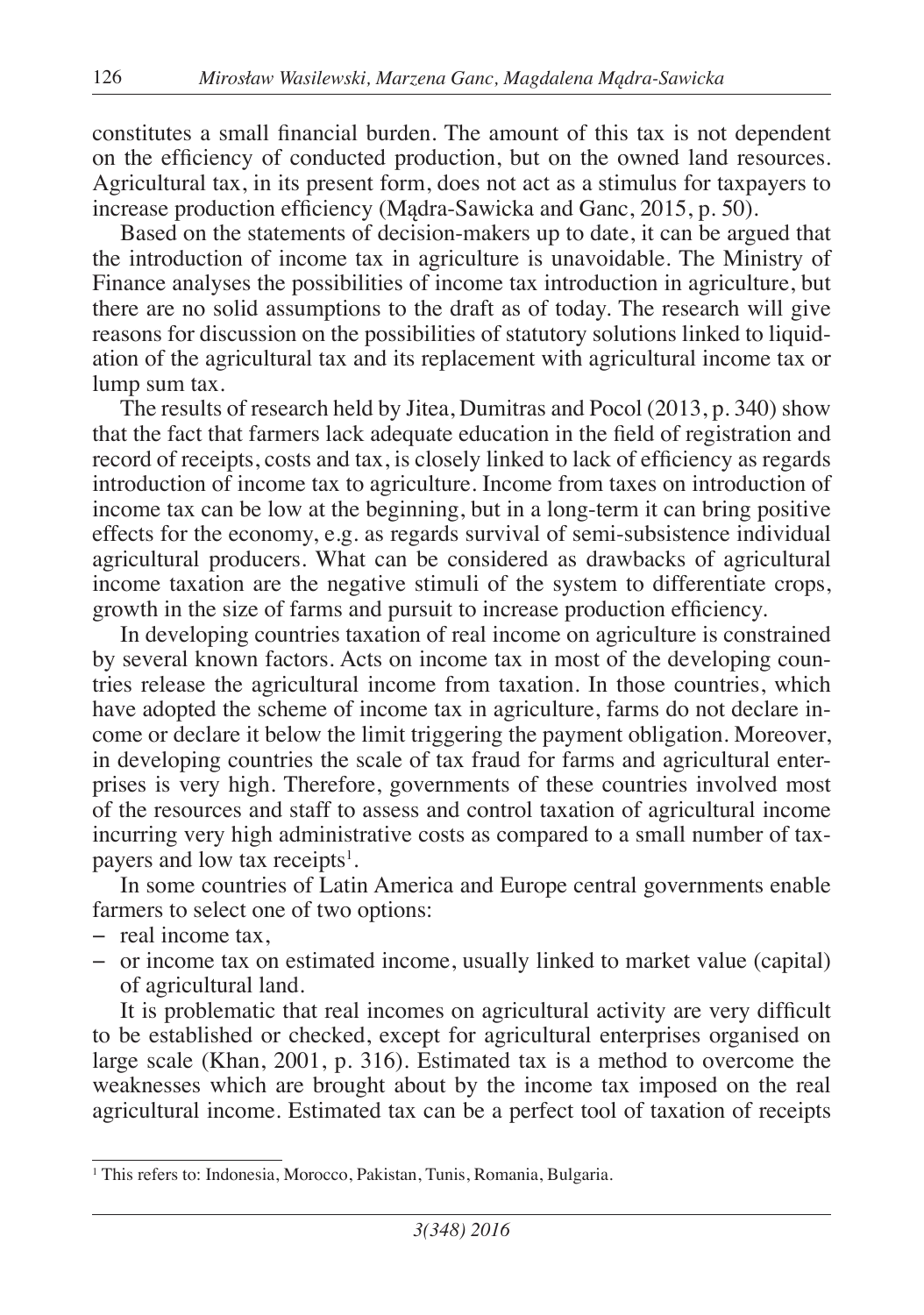(incomes) of small economic operators, farmers, specialists and other groups for which it is difficult to precisely determine the real taxation basis (Tanzi, 1991, p. 211). The main advantage of estimate taxation is that it can be an effective taxation method for income of farmers (entrepreneurs) involved in many sectors or activities, it can also bring mutual benefits as regards easier transfer from the so-called grey zone (informal sector) to the formal one and it can ensure reduction in the scale of tax fraud. If estimate tax is correctly calculated and properly applied, it can extend the scope of taxation basis by increase in the number of taxpayers and their payments, at low administrative costs. It is possible to reduce the costs of determining the estimate income (based on one or several indicator/s) and limit costs of tax collection with reference to agricultural producers. Estimate tax on the expected (personal) income tax on agriculture can be actually based on valuation of land owned or farmed by people from the farm. Tax obligation can be controlled by individual farms comprising a farm or by a person, who owns or farms the land. In most of the countries using this type of taxation (estimate tax), income is linked to a person who is the direct owner of the land (Skinner, 1993, p. 98).

Disadvantages of the estimate tax based on market value of own or leased land are as follows:

- − this tax covers agricultural producers, who achieve individual and joint income on a farm and it can be calculated on own or leased land or land borrowed permanently or for the harvest of specific crops, because of which even if land records are authentic their ownership is difficult to be verified as land can be situated in different parts of the country;
- − income tax on cultivated land acreages, which are jointly managed by a family, can be paid for jointly and not separately, which is more favourable for individual family farm members;
- − land valuation is often decreased (Khan, 2001, p. 326).

Agriculture is a sector which is difficult to tax. There is no reliable and systematic agricultural reporting (accounting). In developing countries accounting records are not kept except for the sector of large commercial farms. Moreover, purchase and sales transactions in agriculture are mostly cash-based, which puts a major barrier to verification and assessment of own income statements of farmers.

## **Aims and methods**

The paper aims to determine the financial effects of introducing lump sum from recorded revenues in individual farms in Poland. The main idea behind the research results from the specifics of the Polish agriculture and the place it occupies in the economic system of the country.

Model concepts to simulate the effects of introducing lump sum on recorded revenues at individual farms were proposed depending on their UAA, type of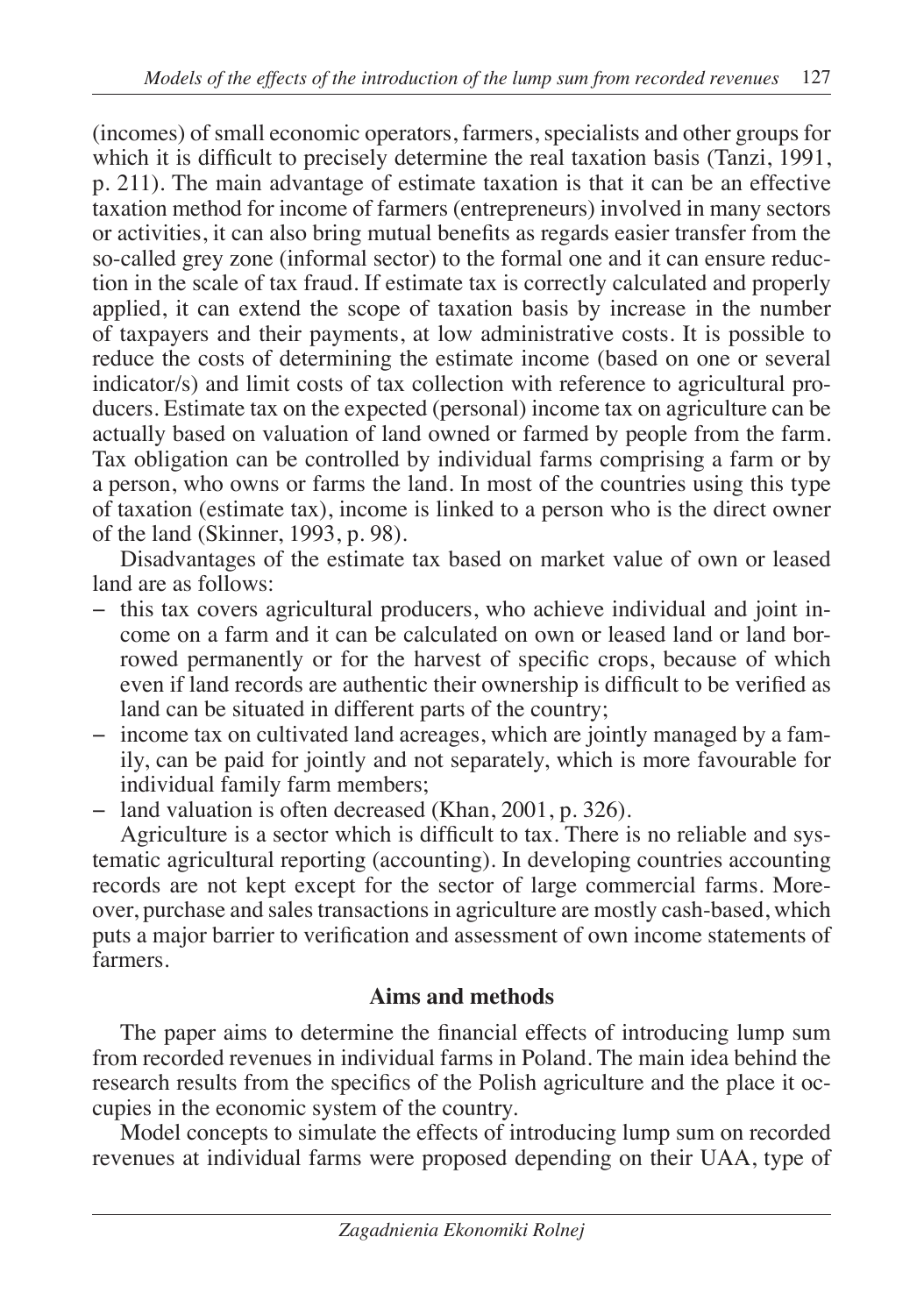farming and economic strength. Research covered individual farms participating in the FADN agricultural accounting system. The data is collected by the Institute of Agricultural and Food Economics – National Research Institute<sup>2</sup>.The FADN field of observation covers commercial farms which generate in a given FADN region at least 90% of value of the standard gross margin  $(SGM)^3$ . Individual farms in the FADN system were selected based on non-probability sampling reflecting the number of the given types of farming. The research period stretched between 2004 and 20094 . In the model of the lump sum tax on recorded revenues (*ryczałt od przychodów ewidencjonowanych, RPE*) the adopted taxation was at 5.5%. Lump sum is a certain predetermined rate (or amount) which is the same for all months. In the lump sum on recorded revenues, the basis for taxation is revenue, which is not reduced by costs of its obtaining. At low profitability, this type of settlement is not profitable for the taxpayer – losses will be higher than profits. Another disadvantage is also no possibility to settle the tax with your spouse and to resign from this type of tax settlement for a different form of taxation during the tax year. But its advantages include the possibility to keep simple accounting at low costs of activity, which in case of farmers from small farms can be beneficial. Applying this form of taxation, a farmer would be obligated to keep revenue accounts in line with the Ordinance of the Minister of Finance of 17 December 2002 on keeping revenue accounts and a list of tangible and intangible assets<sup>5</sup>. The farmer would submit the annual tax return on the amount of obtained revenue, tax deductions and lump sum due on recorded revenues as a PIT-28 form.

The recorded income can be reduced by contributions paid to social insurance, rehabilitation expenditures and donations. Lump sum taxpayers cannot, however, settle their tax returns with a spouse or a child, they will also not use a tax relief on children. They can, though, deduct from the tax most of the contribution to health insurance – in case of payment of contributions under the Polish Social Insurance Institution (*Zakład Ubezpieczeń Społecznych, ZUS*)  $(RPE, model)$ 

Comparison 1 presents the tax calculation procedure under the lump sum on recorded revenues in the RPE model.

<sup>&</sup>lt;sup>2</sup> Act of 29 November 2000 on the collection and use of accountancy data from agricultural holdings, Journal of Laws of 2001, no. 3, item 20.

<sup>&</sup>lt;sup>3</sup> This margin (Standard Gross Margin) was calculated as the difference in revenues corrected by the average value of incurred direct costs, calculated based on data for the three last quarters in the given FADN region.

<sup>4</sup> The research was held for farms selected by UAA (5-10, 10-15, 15-30 and 30-50), type of farming (TF1 – field crops, TF5 – dairy cows, TF6 – grazing livestock, TF7 – granivores, TF8 – mixed) and economic strength in ESU.

<sup>5</sup> Journal of Laws no. 219, item 1836, as amended.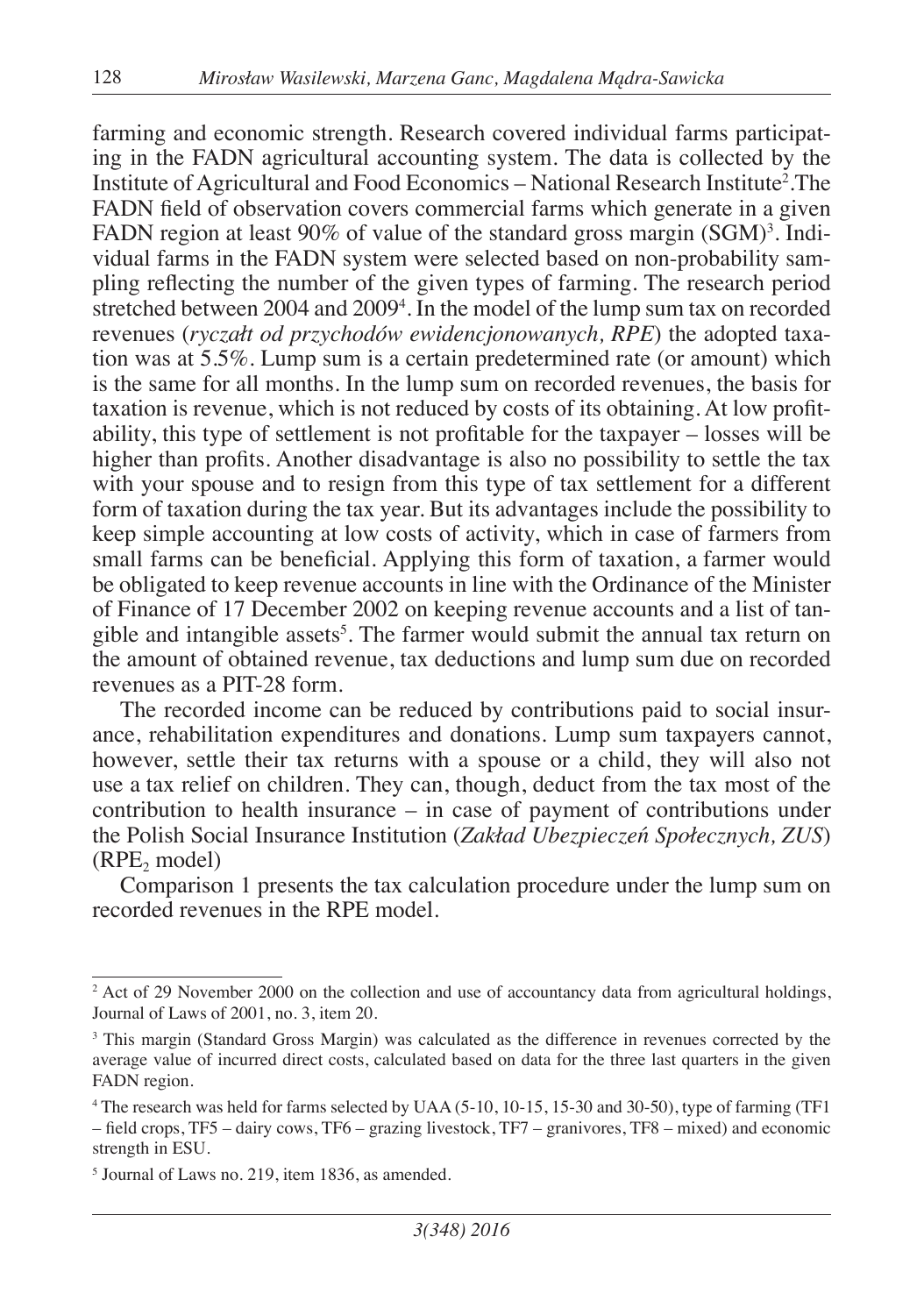

a From the tax amount in the ZUS model we subtract the deductible contribution to the National Health Fund (*Naradowy Fundusz Zdrowia, NFZ*).

*Comparison 1*. The methodology of setting the agricultural tax based on the lump sum on recorded revenues.

Source: own study.

In the  $RPE<sub>1</sub>$  model it was assumed that the social insurance contributions will be paid by the taxpayer under the system of the Agricultural Social Insurance Fund (*Kasa Rolniczego Ubezpieczenia Rolniczego, KRUS*), in which the contribution to health insurance is paid by the state, thus it will be impossible to deduct this amount from recorded revenues. The lump sum rate adopted in both models is 5.5% − on revenues from production and construction activity. Adoption of such rate followed from the fact that agricultural activity is closely linked to production activity. The Act on lump sum income tax on certain revenues obtained by natural persons gives detailed information on the application of respective lump sum rates as regards specific types of revenues. The  $RPE<sub>1</sub>$ and  $RPE<sub>2</sub>$  models failed to consider deductions that a taxpayer can use, and in the  $RPE<sub>2</sub>$  model the paid contributions to health insurance were deducted.

The use of model solutions made it possible to assess and compare possible benefits and potential losses, both for farms and beneficiaries of tax receipts.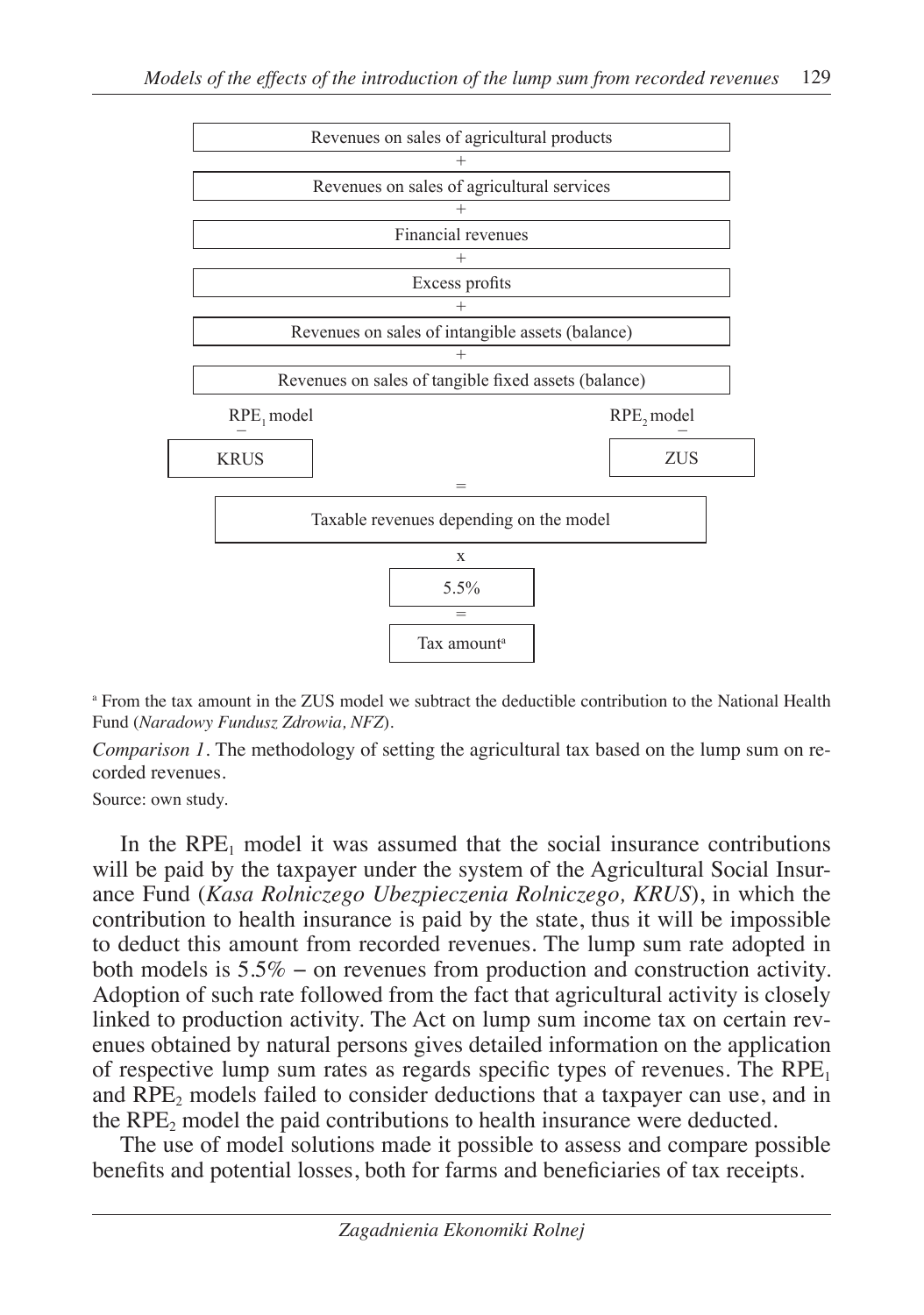### **Research results**

Table 1 presents the results of calculations of lump sum tax amounts and relations of this tax to the agricultural tax and subsidies obtained by farms according to the assumptions of the RPE model depending on UAA of a farm. In case of  $RPE<sub>1</sub>$  and  $RPE<sub>2</sub>$  models for the researched group of farms and in all their area groups there is lump sum tax. In most of the researched years the lowest tax burden was recorded at farms from the group of 5-10 ha of UAA. This follows from the fact that this area group obtains the lowest sale revenues. In 2006-2007 and 2009, uniform correlation was noted in this case. In the smallest area group the revenues were the highest, their major drop (in general around twofold) was noted in the area group of 15-30 ha of UAA, while in the next group of farms, i.e. the largest in terms of area (above 50 ha of UAA), there was a growth by ca. 50%. Such correlations are caused by differences in production intensity, especially as regards the level of its coupling with UAA and scale of activity. In the farms of the smallest area, intensive production is often pursued, of both plant and livestock type; hence, revenues obtained by them are often only slightly linked to UAA of a farm. The area group of 15-30 ha of UAA covers, in general, typically agricultural farms, where production is coupled with the owned UAA. Only in 2004, a growth in the level of tax income was noted along with a growth in the UAA of a farm.

Table 2 shows agricultural taxation models under the lump sum on recorded revenues according to the type of farming criterion. Because of charging tax on revenues obtained in all types of farming, a lump sum tax burden occurred. This burden was definitely the highest at farms from the type of farming termed "granivores" (from PLN 15.4 thousand in 2006 to PLN 20.5 thousand in 2009), the lowest – at farms from the type of farming termed as "mixed". In all types of farming the relation of the lump sum on recorded revenues to the current agricultural tax is greatly unfavourable, especially for the type of farming "granivores" (from 16.9 in 2009 to 22 times in 2004). Whereas the lowest burden with revenue tax concerns farms from the type "field crops" (2.4-3.7 times). In 2004, in farms from the type "grazing livestock, including dairy cows", "granivores" and "mixed" the amount of granted subsidies was lower than the paid tax. In the next years this relation improved, and this index maintained at a relatively high level at farms from the type "granivores" (0.7-0.9). The lowest relation of thus charged tax to the subsidy was typical of farms from the type "field crops" (0.2-0.3).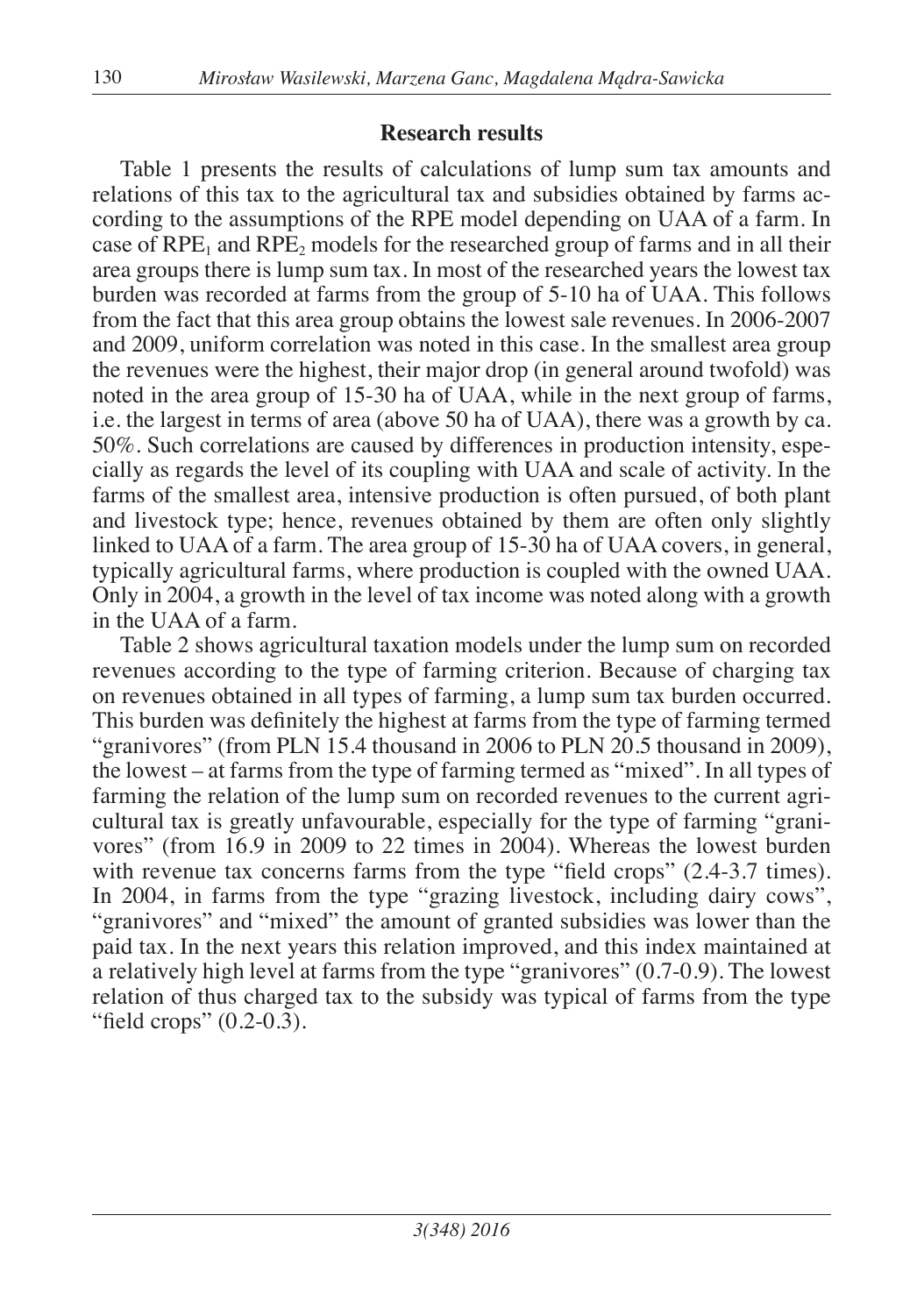|             |                                                                                                                                                  |                                           |                     |                                                                 | Lump sum on recorded revenues of farms according to the UAA criterion                                              |                                                                       |                                      |                                                                     |                         |                            |                                              |                                                                                                                         |              |                                                                                                                                                                               |           |                                                                                                                                                     | Table 1                                                                |
|-------------|--------------------------------------------------------------------------------------------------------------------------------------------------|-------------------------------------------|---------------------|-----------------------------------------------------------------|--------------------------------------------------------------------------------------------------------------------|-----------------------------------------------------------------------|--------------------------------------|---------------------------------------------------------------------|-------------------------|----------------------------|----------------------------------------------|-------------------------------------------------------------------------------------------------------------------------|--------------|-------------------------------------------------------------------------------------------------------------------------------------------------------------------------------|-----------|-----------------------------------------------------------------------------------------------------------------------------------------------------|------------------------------------------------------------------------|
|             |                                                                                                                                                  |                                           |                     |                                                                 |                                                                                                                    |                                                                       |                                      |                                                                     |                         | Years                      |                                              |                                                                                                                         |              |                                                                                                                                                                               |           |                                                                                                                                                     |                                                                        |
|             | Contents                                                                                                                                         |                                           |                     | 2004                                                            |                                                                                                                    |                                                                       |                                      | 2006                                                                |                         |                            |                                              | 2007                                                                                                                    |              |                                                                                                                                                                               |           | 2009                                                                                                                                                |                                                                        |
|             |                                                                                                                                                  | $5 - 10$                                  | $15 - 30$           | 50 <sub>2</sub>                                                 | $\overline{\mathbf{X}}$                                                                                            | $5 - 10$                                                              | 15-30                                | 50                                                                  | $\overline{\mathbf{X}}$ | $5 - 10$                   | $15 - 30$                                    | 50 <sub>z</sub>                                                                                                         |              | $5 - 10$                                                                                                                                                                      | $15 - 30$ | >50                                                                                                                                                 | $\overline{\mathbf{K}}$                                                |
|             |                                                                                                                                                  | 71.0                                      | 91.2                |                                                                 | 138.0                                                                                                              | 68.0                                                                  | 98.3                                 | 315.3                                                               | 143.5                   | $-69.1$                    | 105.0                                        | 357.0                                                                                                                   | 156.6        |                                                                                                                                                                               | 106.2     | 335.7                                                                                                                                               | 167.1                                                                  |
| <b>RPE</b>  | PR                                                                                                                                               |                                           | 5.0                 |                                                                 |                                                                                                                    |                                                                       |                                      |                                                                     |                         |                            |                                              |                                                                                                                         |              | 4.8                                                                                                                                                                           |           |                                                                                                                                                     |                                                                        |
| model       | PRaR                                                                                                                                             |                                           |                     |                                                                 |                                                                                                                    |                                                                       |                                      |                                                                     |                         |                            |                                              |                                                                                                                         |              | 8.4                                                                                                                                                                           |           |                                                                                                                                                     |                                                                        |
|             | PRaD                                                                                                                                             | a s s nis<br>a s nis                      | $5.4^{+0.3}_{-0.3}$ | 311.1<br>17.1<br>4.3<br>4.1.1.1.2.2<br>5.2<br>5.2<br>5.0<br>1.0 | $769$ $-137$ $-12$<br>$-12$ $-12$<br>$-12$<br>$-12$<br>$-12$<br>$-1$<br>$-1$                                       | $7.99124922$<br>$9.9124922$                                           | 5 9 9 9 9 9 9 9 9<br>5 9 9 9 9 9 9 9 | $17.3$<br>$4.7$<br>$9.3$<br>$17.3$<br>$14.1$<br>$15.2$<br>$15.2$    | 7.9<br>6.6 di<br>138.1  | 38.54121523                |                                              | $9.9$<br>$9.4$<br>$9.4$<br>$1.8$<br>$1.3$<br>$1.3$<br>$1.3$<br>$1.3$                                                    |              | $\frac{0.3}{80}$ 2.28                                                                                                                                                         |           | $\frac{185}{350000}$<br>$\frac{35}{3000}$<br>$\frac{35}{300}$<br>$\frac{35}{300}$<br>$\frac{35}{300}$                                               | $\begin{array}{ccc}\n0 & 4 & 0 \\ 0 & 0 & 0 \\ 0 & 0 & 0\n\end{array}$ |
|             | $\sim$                                                                                                                                           |                                           |                     |                                                                 |                                                                                                                    |                                                                       |                                      |                                                                     |                         |                            |                                              |                                                                                                                         |              |                                                                                                                                                                               |           |                                                                                                                                                     |                                                                        |
| RPE,        | PR                                                                                                                                               | 1.9                                       |                     |                                                                 |                                                                                                                    |                                                                       |                                      |                                                                     | $5.\overline{7}$<br>4.8 |                            |                                              |                                                                                                                         |              |                                                                                                                                                                               |           |                                                                                                                                                     |                                                                        |
| model       | PRaR                                                                                                                                             | $\begin{array}{c} 4.2 \\ 1.2 \end{array}$ | 3.5                 |                                                                 |                                                                                                                    |                                                                       |                                      |                                                                     |                         |                            |                                              |                                                                                                                         |              |                                                                                                                                                                               |           |                                                                                                                                                     |                                                                        |
|             | PRaD                                                                                                                                             |                                           | 0.9                 |                                                                 |                                                                                                                    |                                                                       |                                      |                                                                     | $0.\overline{3}$        | 0.3                        |                                              |                                                                                                                         |              | 0.2                                                                                                                                                                           |           |                                                                                                                                                     |                                                                        |
|             | P – taxable revenues (PLN thousand); PR – lump sum amount according to a given model (PLN thousand); PRaR – lump sum relation to agricultural    |                                           |                     |                                                                 |                                                                                                                    |                                                                       |                                      |                                                                     |                         |                            |                                              |                                                                                                                         |              |                                                                                                                                                                               |           |                                                                                                                                                     |                                                                        |
|             | tax (times); PRaD – lump sum relation on recorded revenues to the subsidy amount (times); NFZ – higher NFZ contributions per year against lump   |                                           |                     |                                                                 |                                                                                                                    |                                                                       |                                      |                                                                     |                         |                            |                                              |                                                                                                                         |              |                                                                                                                                                                               |           |                                                                                                                                                     |                                                                        |
|             | sum (negative tax); $0.0$ – number lower than 0.05<br>Source: own study                                                                          |                                           |                     |                                                                 |                                                                                                                    |                                                                       |                                      |                                                                     |                         |                            |                                              |                                                                                                                         |              |                                                                                                                                                                               |           |                                                                                                                                                     |                                                                        |
|             |                                                                                                                                                  |                                           |                     |                                                                 |                                                                                                                    |                                                                       |                                      |                                                                     |                         |                            |                                              |                                                                                                                         |              |                                                                                                                                                                               |           |                                                                                                                                                     | Table 2                                                                |
|             |                                                                                                                                                  |                                           |                     |                                                                 | Models of lump sum on recorded revenues according to type of farming                                               |                                                                       |                                      |                                                                     |                         |                            |                                              |                                                                                                                         |              |                                                                                                                                                                               |           |                                                                                                                                                     |                                                                        |
|             |                                                                                                                                                  |                                           |                     |                                                                 |                                                                                                                    |                                                                       |                                      |                                                                     |                         | Years                      |                                              |                                                                                                                         |              |                                                                                                                                                                               |           |                                                                                                                                                     |                                                                        |
|             | Contents                                                                                                                                         |                                           |                     | 2004                                                            |                                                                                                                    |                                                                       |                                      | 2006                                                                |                         |                            |                                              | 2007                                                                                                                    |              |                                                                                                                                                                               |           | 2009                                                                                                                                                |                                                                        |
|             |                                                                                                                                                  | TF1 <sup>ª</sup>                          | TF5                 | TF7                                                             | TF8                                                                                                                | Ë                                                                     | TF5                                  | TF7                                                                 | TF8                     | Ē                          | TF5                                          | TF7                                                                                                                     | TF8          | Ē                                                                                                                                                                             | TF5       | TF7                                                                                                                                                 | TF8                                                                    |
|             | $\sim$                                                                                                                                           | 136.6                                     | 104.4               | 328.1                                                           | 95.0                                                                                                               |                                                                       | 128.2                                |                                                                     |                         | 164.4                      | 145.3                                        | 295.8                                                                                                                   | 102.6        | 157.7                                                                                                                                                                         | 142.9     | 373.6                                                                                                                                               | 115.3                                                                  |
| RPE,        | PR                                                                                                                                               | $\frac{15}{33}$                           |                     | $18.0$<br>22.0                                                  |                                                                                                                    |                                                                       | $\overline{7.1}$                     |                                                                     |                         |                            | $8.0$<br>$1.5$<br>$-1.5$<br>$-1.0$<br>$-1.0$ |                                                                                                                         |              |                                                                                                                                                                               |           |                                                                                                                                                     |                                                                        |
| model       | <b>PRaR</b>                                                                                                                                      |                                           |                     |                                                                 |                                                                                                                    |                                                                       |                                      |                                                                     |                         |                            |                                              |                                                                                                                         |              |                                                                                                                                                                               |           |                                                                                                                                                     |                                                                        |
|             | PRaD                                                                                                                                             | $\frac{0.9}{131.6}$                       |                     |                                                                 |                                                                                                                    |                                                                       | $\frac{10.9}{0.3}$                   |                                                                     |                         |                            |                                              |                                                                                                                         |              |                                                                                                                                                                               |           |                                                                                                                                                     |                                                                        |
|             | $\sim$                                                                                                                                           |                                           | 5.9 216 3.8         | $\frac{5.1}{323.2}$                                             | 54.99939                                                                                                           | 141.6<br>$\frac{8}{7}$ ,8<br>$\frac{3}{136}$ ,7<br>$\frac{3}{136}$ ,7 |                                      | $279.6$<br>$15.4$<br>$19.2$<br>$0.8$<br>$274.4$<br>$13.3$<br>$16.5$ |                         | 9.0<br>3.7<br>0.3.1<br>6.7 |                                              | $\begin{array}{c}\n 16.3 \\  19.0 \\  \hline\n 0.9 \\  \hline\n 290.5 \\  14.0 \\  \hline\n 16.3 \\  0.8\n \end{array}$ | 5.9997733    | $8.7$ $\frac{1}{2}$ $\frac{1}{2}$ $\frac{1}{2}$ $\frac{1}{2}$ $\frac{1}{2}$ $\frac{1}{2}$ $\frac{1}{2}$ $\frac{1}{2}$ $\frac{1}{2}$ $\frac{1}{2}$ $\frac{1}{2}$ $\frac{1}{2}$ |           | $\begin{array}{c}\n 20.5 \\  \hline\n 16.9 \\  \hline\n 10.7 \\  \hline\n 368.1 \\  \hline\n 17.9 \\  \hline\n 14.8 \\  \hline\n 0.6\n \end{array}$ | $638017777101$                                                         |
| $\rm RPE_2$ | PR                                                                                                                                               | 5.5                                       |                     |                                                                 |                                                                                                                    |                                                                       |                                      |                                                                     |                         |                            | 5.7                                          |                                                                                                                         |              |                                                                                                                                                                               |           |                                                                                                                                                     |                                                                        |
| model       | <b>PRaR</b>                                                                                                                                      | 2.4                                       | 5.9                 | $19.6$<br>4.5                                                   | 2.9                                                                                                                | $2.5$<br>0.2                                                          | $\frac{400}{760}$                    |                                                                     | 3.1                     | $2.7$<br>0.2               | $\frac{1}{8.3}$                              |                                                                                                                         | $2.9$<br>0.2 |                                                                                                                                                                               |           |                                                                                                                                                     |                                                                        |
|             | PRaD                                                                                                                                             | 0.7                                       | 0.8                 |                                                                 | 0.8                                                                                                                |                                                                       |                                      | 0.7                                                                 |                         |                            |                                              |                                                                                                                         |              |                                                                                                                                                                               |           |                                                                                                                                                     |                                                                        |
|             | a TF1 - field crops; TF5                                                                                                                         |                                           | $\mathsf I$         |                                                                 | dairy cows; TF6 - grazing livestock, TF7 - granivores; TF8 - mixed; P - taxable revenues (PLN thousand); PR - lump |                                                                       |                                      |                                                                     |                         |                            |                                              |                                                                                                                         |              |                                                                                                                                                                               |           |                                                                                                                                                     |                                                                        |
|             | sum amount according to a given model (PLN thousand); PRaR – lump sum relation to agricultural tax (times); PRaD – lump sum relation on record-  |                                           |                     |                                                                 |                                                                                                                    |                                                                       |                                      |                                                                     |                         |                            |                                              |                                                                                                                         |              |                                                                                                                                                                               |           |                                                                                                                                                     |                                                                        |
|             | ed revenues to the subsidy amount (times); NFZ – higher NFZ contributions per year against lump sum (negative tax); 0.0 – number lower than 0.05 |                                           |                     |                                                                 |                                                                                                                    |                                                                       |                                      |                                                                     |                         |                            |                                              |                                                                                                                         |              |                                                                                                                                                                               |           |                                                                                                                                                     |                                                                        |
|             | Source: own study.                                                                                                                               |                                           |                     |                                                                 |                                                                                                                    |                                                                       |                                      |                                                                     |                         |                            |                                              |                                                                                                                         |              |                                                                                                                                                                               |           |                                                                                                                                                     |                                                                        |

*Zagadnienia Ekonomiki Rolnej*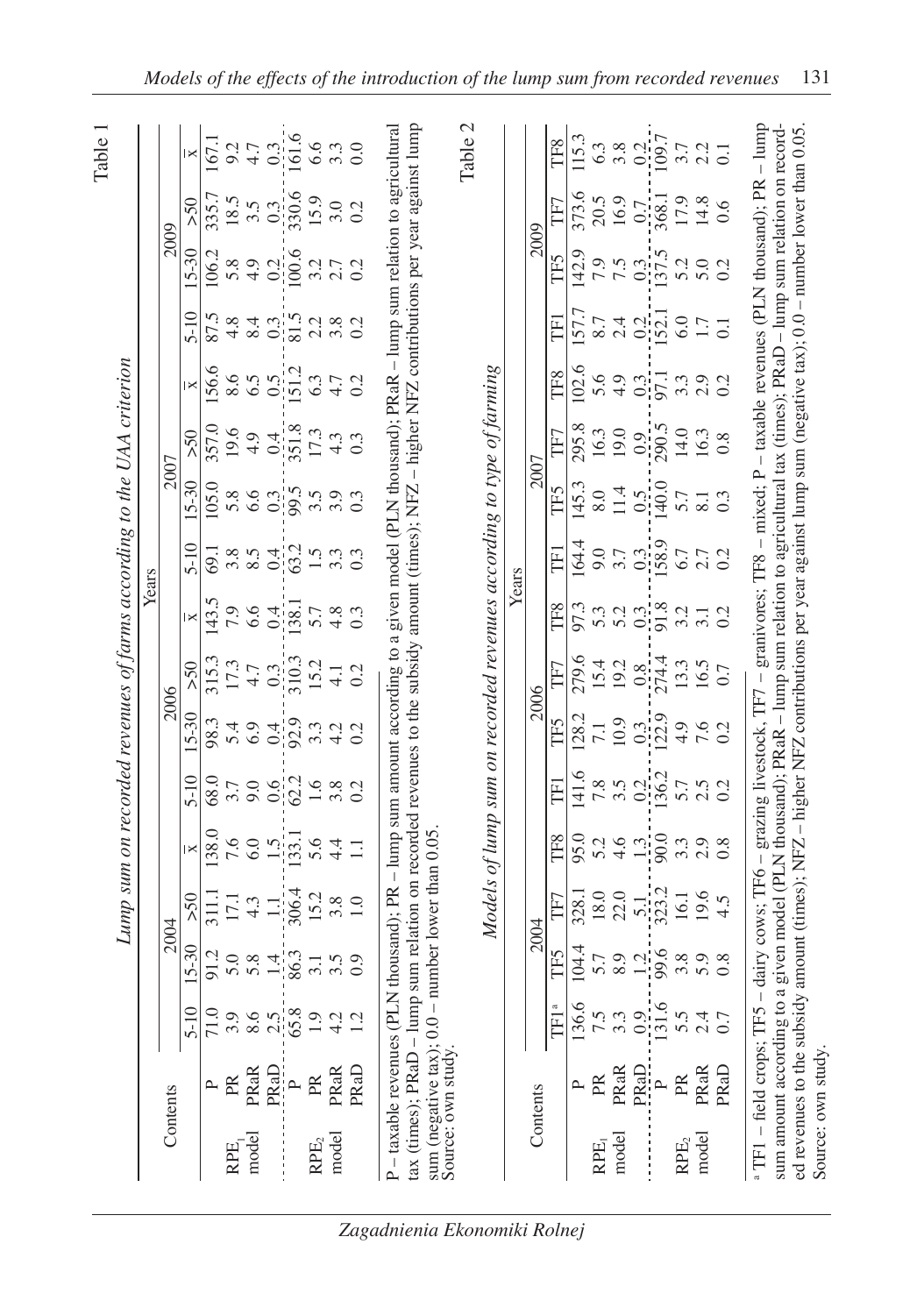The highest tax burden concerned farms of the type "granivores"; hence, those where production can be run in a manner much less linked to the UAA. In all of the analysed years the lump sum tax amount was lower than the subsidies obtained by farmers. The highest index (the most unfavourable) pertained to farms from the type of farming "granivores", while in the remaining types it was at a relatively similar level. This reflects a similar level of involvement of the land factor to agricultural production. To conclude, it can be stated that adoption of the solution to burden farms under the principles binding for lump sum on recorded revenues would not have been favourable for farmers.

Under the  $RPE<sub>1</sub>$  model, the lump sum tax burden increased along with a growth in the economic strength of a farm. The highest level of burden on this account was noted for farms with economic strength above 30 ESU in 2009 (at the level of PLN 23.9 thousand). Very large differences were noted in the level of revenues generated on sales between respective groups of farms, separated with the use of economic strength criterion. The relation of the lump sum amount on recorded revenues to agricultural tax increased along with a growth in the economic strength of farms, and the differences in this field were not as great as in the case of the absolute amount of the lump sum. For the strongest farms in economic terms the highest lump sum advantage over agricultural tax was noted in 2006-2007 and amounted to 7.2 times. There were minor differences in this relation between groups of farms with economic strength of 16-30 ESU and those above 30 ESU – the largest in 2009, at the level of 1.4 times. In the researched group of farms, separated due to the economic strength, the relation of the lump sum against the agricultural tax was rather stable, except for 2009 when the burden with this type of tax to the agricultural tax was the lowest. The solutions adopted in the  $RPE<sub>1</sub>$  model with lump sum on recorded revenues will be unfavourable for farmers as compared to the former agricultural tax burdens. The relation of lump sum to the amount of subsidies was within the limits of 0.2-0.5 and between the separated farm groups there were no clear differences in this respect. This can result from coupling the economic strength of farms with UAA on which, in linear terms, depends the amount of direct payments constituting the major component of subsidies (direct payments).

The introduction of the tax based on the assumptions of the  $RPE<sub>2</sub>$  model, thus deduction of ZUS contributions from revenues and NFZ contributions from the tax will be beneficial for farms with the economic strength of 2-4 ESU. In this farm group the charged tax will be lower in all years than the contribution to NFZ. In other groups of farms the lump sum amount in relation to the agricultural tax increased along with a growth in the economic strength of farms. A solution under this model would also be unfavourable for farms with economic strength above  $8$  ESU, but compared to the RPE<sub>1</sub> model the lump sum burden against agricultural tax would also be lower. In conclusion, it can be stated that charging tax under lump sum principles on recorded revenues will not be favourable for farms, except for those with the economic strength of 2-4 ESU.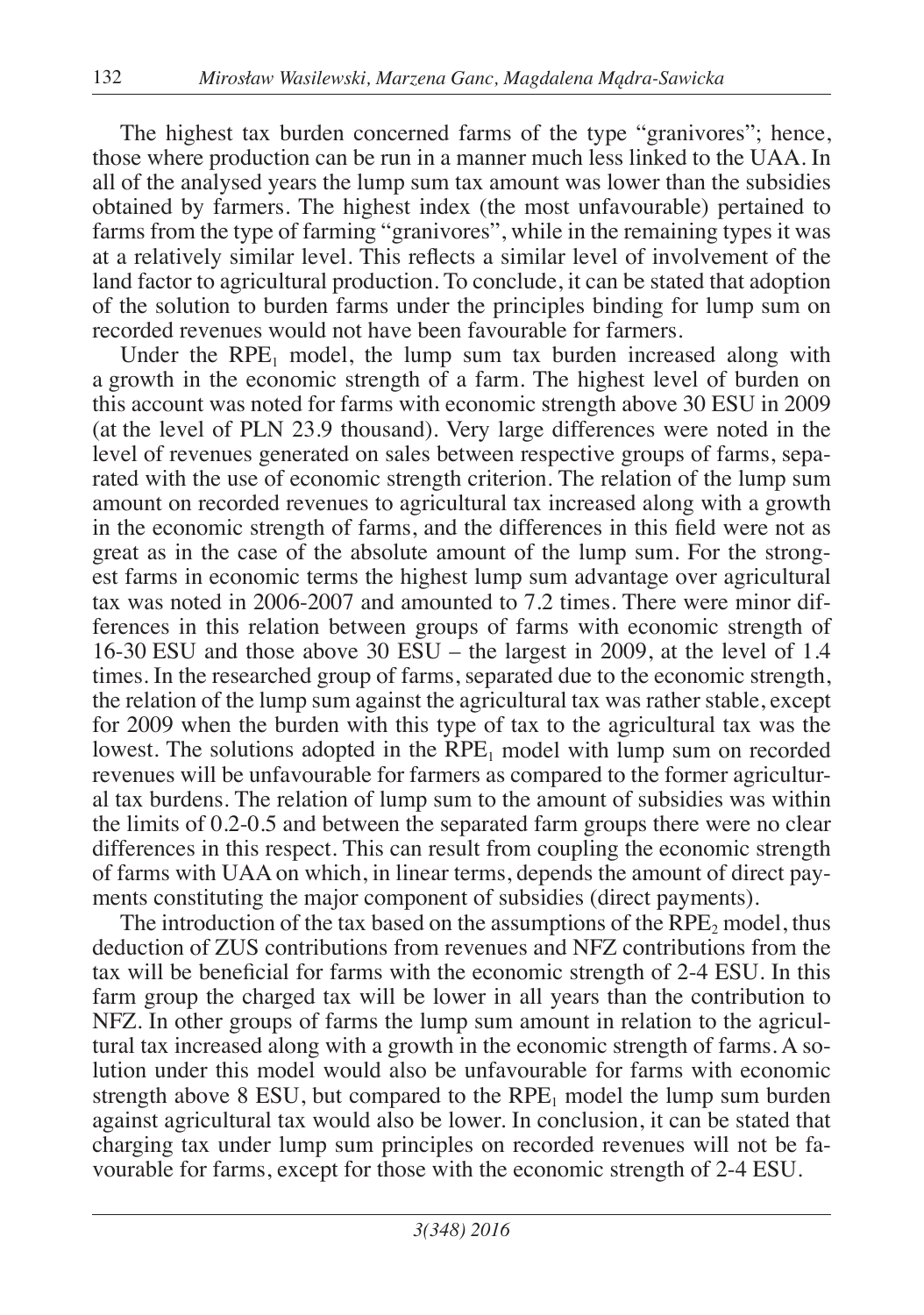|                                                             |                                                                                                                                               |               |                                                                                                                               |                  |                 |                |      |            |       | Years            |      |                  |                   |                |                  |            |                 |
|-------------------------------------------------------------|-----------------------------------------------------------------------------------------------------------------------------------------------|---------------|-------------------------------------------------------------------------------------------------------------------------------|------------------|-----------------|----------------|------|------------|-------|------------------|------|------------------|-------------------|----------------|------------------|------------|-----------------|
|                                                             | Contents                                                                                                                                      |               |                                                                                                                               | 2004             |                 |                |      | 2006       |       |                  |      | 2007             |                   |                |                  | 2009       |                 |
|                                                             |                                                                                                                                               | $\frac{1}{2}$ |                                                                                                                               | 8-16 16-30       | 50 <sub>2</sub> | $\overline{C}$ |      | 8-16 16-30 | >30   | $\overline{C}$   |      | 8-16 16-30       | >30               | 2 <sup>4</sup> |                  | 8-16 16-30 | 50 <sub>5</sub> |
|                                                             |                                                                                                                                               | 34.4          | 87.3                                                                                                                          |                  | 156.6 374.0     | 33.7           | 87.1 | 153.0      | 367.8 | 37.6             | 98.9 | 169.5            | 406.3             | 30.4           | 96.1             | 173.2      | 434.6           |
| RPE,                                                        | $\mathbb{R}$                                                                                                                                  | 0.1           |                                                                                                                               | $8.6\phantom{1}$ | 20.6            | $\overline{0}$ | 4.8  | 8.4        | 20.2  | 2.1              | 54   | 9.3              | 22.3              |                | 5.3              | 9.5        | 23.9            |
| model                                                       | PRaR                                                                                                                                          | 4.6           |                                                                                                                               | 6.4              | 6.4             | 4.7            | 6.0  | 6.7        | 7.2   | $\frac{8}{4}$    | 5.8  | 6.5              | 7.2               | 2.8            | 3.9              | 4.3        |                 |
|                                                             | PRaD                                                                                                                                          | 0.2           | 0.2                                                                                                                           | 0.2              | 0.3             | 0.3            | 0.3  | 0.4        | 0.4   | $0.\overline{3}$ | 0.4  | 0.4              | $\widetilde{0}$ . | 0.2            | 0.2              | 0.2        |                 |
|                                                             |                                                                                                                                               | 28.9          | 82.3                                                                                                                          | 151.8            | 369.3           | 27.7           | 81.7 | 147.8      | 362.8 | 31.5             | 93.4 | 164.3            | 401.2             | 24.2           | 90.5             | 167.9      | 429.6           |
| RPE <sub>2</sub>                                            | PR                                                                                                                                            | NFZ           | 2.8                                                                                                                           | 6.7              | 18.6            | NFZ            | 2.7  | 6.3        | 18.1  | NFZ              | 3.1  | 7.0              | 20.0              | NFZ            | 2.7              | 6.9        | 21.3            |
| model                                                       | <b>PRaR</b>                                                                                                                                   |               | 3.2                                                                                                                           | $\frac{4}{9}$    | 5.8             |                | 3.3  | 5.0        | 6.5   |                  | 3.3  | 4.9              | 6.5               |                | $\frac{0}{2}$    | 3.1        |                 |
|                                                             | PRaD                                                                                                                                          |               | $\overline{0}$ .                                                                                                              | 0.2              | 0.2             |                | 0.2  | 0.3        | 0.4   |                  | 0.2  | $0.\overline{3}$ | $\ddot{0}$        |                | $\overline{0}$ . | 0.2        | 0.3             |
| $\tan$ (times); $\text{P}\text{Ra}\text{D}$ – $\text{lump}$ | P – taxable revenues (PLN thousand); PR – lump sum amount according to a given model (PLN thousand); PRaR – lump sum relation to agricultural |               | sum relation on recorded revenues to the subsidy amount (times); $N$ FZ – $N$ FZ contributions per year against lump sum (ne- |                  |                 |                |      |            |       |                  |      |                  |                   |                |                  |            |                 |

gative tax); 0.0 – number lower than 0.05.<br>Source: own study. gative tax);  $0.0 -$  number lower than 0.05. Source: own study.

*Zagadnienia Ekonomiki Rolnej*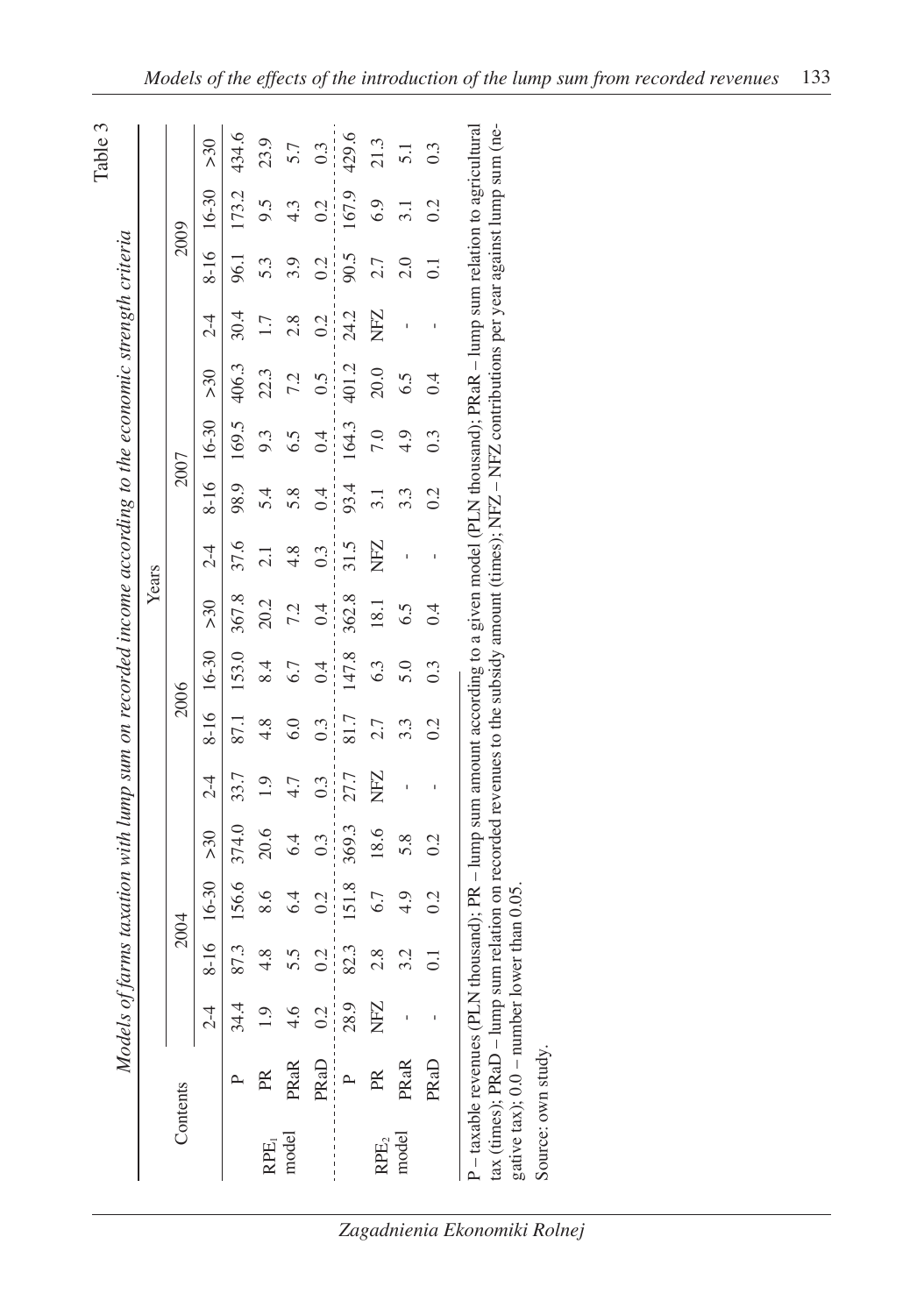## **Conclusions**

The study aimed to determine the financial effects of introducing lump sum on recorded revenues in individual farms in Poland. Based on empirical research the following conclusions were formulated:

- 1. Covering farms with tax under the principles of lump sum on recorded revenues will be basically unfavourable regardless of the type of conducted activity. The greatest burden referred to farms from the type of farming "granivores", which can be linked to the fact that this type of farming obtains relatively the highest income on sales. A more favourable solution would be to introduce lump sum on recorded revenues at farms and simultaneously to pay the contributions to social insurance under ZUS, which would make it possible to lower the tax amount with some part of the contribution to health insurance.
- 2. Fiscal burden on account of introduction of the lump sum on recorded revenues would grow along with a growth in economic strength of the researched farms in a model considering contributions paid under the KRUS. In the researched period the lump sum amount exceeds the agricultural tax paid to date. This could be caused by higher revenues obtained on sales along with a growth in the ESU level of researched farms. For the model of lump sum on recorded revenues with contributions under ZUS, the level of burden was also unfavourable except for the smallest farms in economic terms. At farms with the economic strength of 2-4 ESU the introduction of the tax on revenues would be more favourable than the current agricultural tax.
- 3. In general, burdening farms with lump sum on the obtained revenues would be very unfavourable for farms for all criteria of their division. In this form of taxation it is not possible to deduct costs of activity which are high for agricultural activity.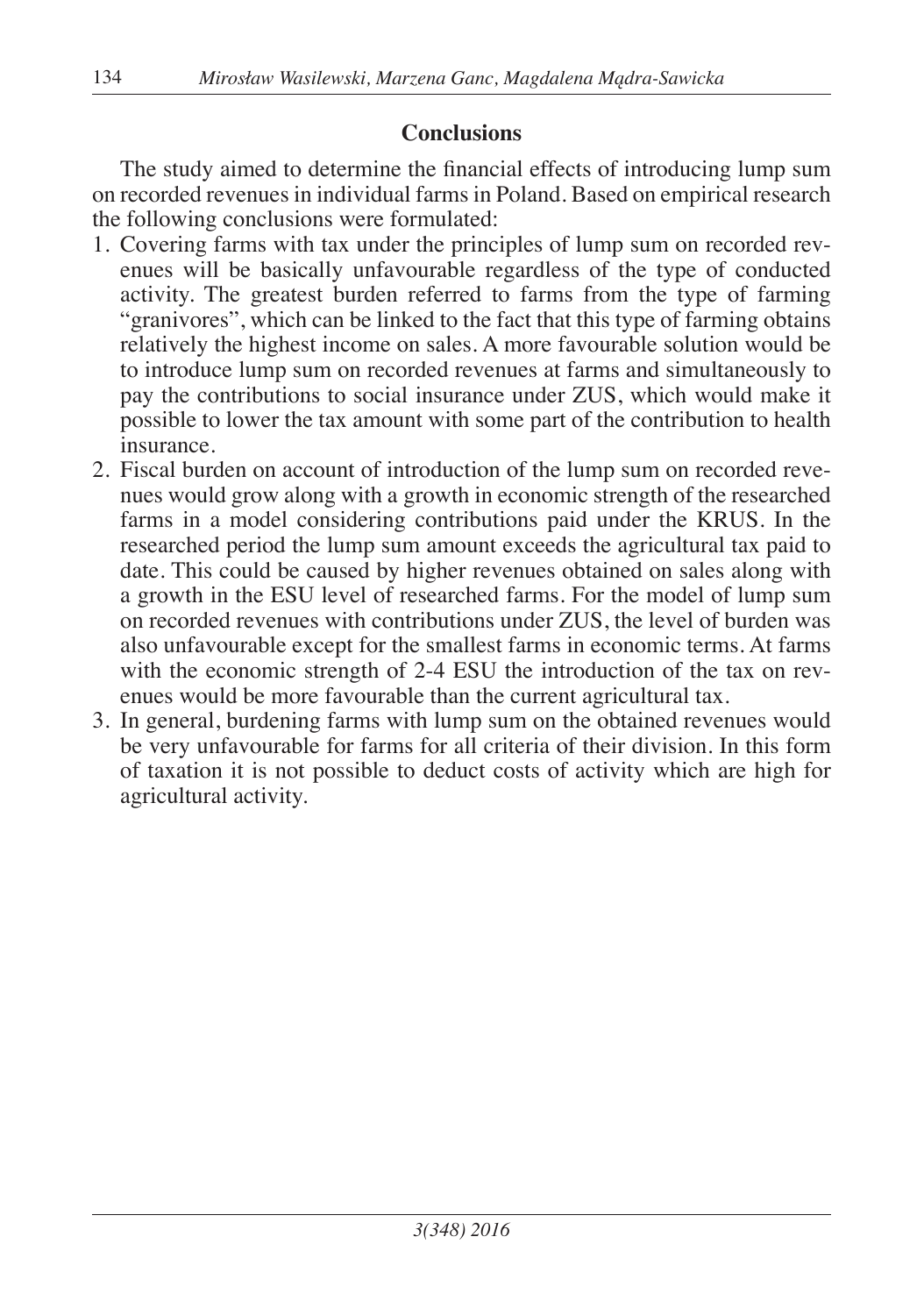#### **References**

- Chiancone, A., Messere, K. (1995). *Changes in revenue structures*. Proceedings of the 42nd Congress of the International Institute of Public Finance. Detroit: Wayne State University Press.
- Ganc, M. (2014). Potencjalne wpływy do budżetu państwa z tytułu wprowadzenia podatku dochodowego w rolnictwie. *Zeszyty Naukowe Uniwersytetu Szczecińskiego nr 804, Finanse, Rynki Finansowe i Ubezpieczenia nr 67*. Wydawnictwo Naukowe Uniwersytetu Szczecińskiego, Szczecin.
- Ganc, M., Mądra-Sawicka, M. (2014). Wpływy do budżetów gmin przy wprowadzeniu podatku dochodowego w indywidualnych gospodarstwach rolnych. *Prace Naukowe Uniwersytetu Ekonomicznego we Wrocławiu*, no. 330, Wrocław.
- Jitea, I.M., Dumitras, D.E., Pocol, C.B. (2013). The Impact of the personal direct income tax on the Romanian agriculture. A critical analysis. *Bulletin of University of Agricultural Sciences and Veterinary Medicine*. Cluj-Napoca, Horticulture, vol. 7, no. 2.
- Khan, M.H. (2001). Agricultural taxation in developing countries: a survey of issues and policy. *Agricultural Economics*, vol. 24.
- Mądra-Sawicka, M., Ganc, M. (2015). Wyniki finansowe gospodarstw rolniczych a obciążenie podatkiem rolnym. *Roczniki Naukowe Stowarzyszenia Ekonomistów Rolnictwa i Agrobiznesu*, vol. 17, issue 1.
- Mądra-Sawicka, M. (2011). Zróżnicowanie obciążenia podatkiem rolnym indywidualnych gospodarstw rolniczych w zależności od siły ekonomicznej. *Zeszyty Naukowe Uniwersytetu Szczecińskiego nr 640, Finanse, Rynki Finansowe, Ubezpieczenia, no. 38*, Szczecin.
- Shome, P. (1995). *Tax Policy Handbook*. International Monetary Fund, Washington, DC.
- Skinner, J. (1993). If agricultural land taxation is so efficient, why is it so rarely used? In: K., Hoff, A., Braverman, J.E., Stiglitz (eds.). *The economics of rural organization: theory, practice, and policy*. New York: Oxford University Press.
- Szczodrowski, G. (2003). Polski system podatkowy. *Strategia transformacji*. Gdańsk: Wydawnictwo Uniwersytetu Gdańskiego.
- Tanzi, V., De Jantscher, M.C. (1991). *The use of presumptive income in modern tax systems*. Detroit: Wayne State University Press.
- Wach, K. (2005). *Systemy podatkowe krajów Unii Europejskiej*. Kraków: Oficyna Ekonomiczna.
- Wasilewski, M., Gruziel, K. (2005). Podatek dochodowy w indywidualnych gospodarstwach rolniczych – koncepcja i skutki. *Zagadnienia Ekonomiki Rolnej, no. 1*(302).
- Wasilewski, M., Ganc, M., Mądra-Sawicka, M., Gruziel, K. (2015). *Finansowe skutki wprowadzenia podatku dochodowego w indywidualnych gospodarstwach rolniczych*. Warszawa: Wydawnictwo SGGW.